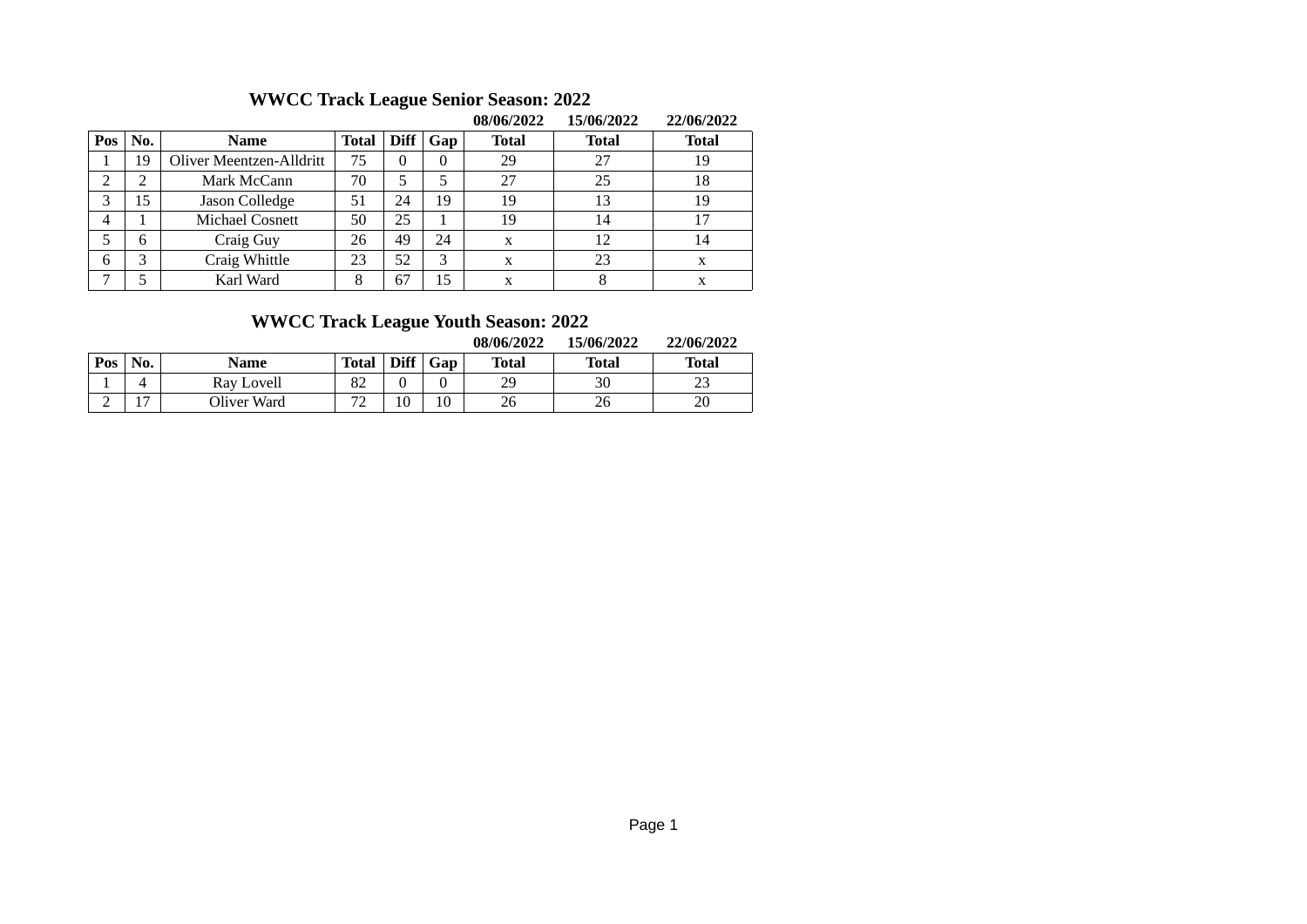### **WWCC Track League Freewheelers A Season: 2022**

|     |     |                       |              |             |     | $VU / VU / LU - L$ | 1 <i>30</i> VV 6066 | 66/ VV/ 6V66 |
|-----|-----|-----------------------|--------------|-------------|-----|--------------------|---------------------|--------------|
| Pos | No. | <b>Name</b>           | <b>Total</b> | <b>Diff</b> | Gap | <b>Total</b>       | Total               | <b>Total</b> |
|     |     | <b>Ben Whitehouse</b> | 62           | 0           |     | 21                 | 21                  | 20           |
|     |     | Micah Johnson-Hayward | 57           | 5           |     | 18                 | 17                  | 22           |
|     |     | Alex Wilkes           | 46           | 16          | 11  | 17                 |                     | 18           |
| 4   |     | Jaime Downing         | 33           | 29          | 13  | X                  | 17                  | 16           |
|     | 4   | Joshua Richards       | 19           | 43          | 14  | 13                 | h                   | X            |
| 6   | 6   | Rhys Richards         | 12           | 50          | ⇁   |                    |                     |              |

#### **08/06/2022 15/06/2022 22/06/2022**

#### **WWCC Track League Freewheelers B Season: 2022**

**08/06/2022 15/06/2022 22/06/2022**

| Pos | No. | <b>Name</b>            | Total | <b>Diff</b> | Gap | <b>Total</b> | <b>Total</b> | <b>Total</b> |
|-----|-----|------------------------|-------|-------------|-----|--------------|--------------|--------------|
|     | 27  | Junior Mathius-Bailey  | 65    |             |     | 18           | 23           | 24           |
|     | 9   | Annabelle Whitehouse   | 63    |             |     | 22           | 21           | 20           |
|     | 17  | <b>Harriet Cosnett</b> | 51    | 14          | 12  | 20           | 15           | 16           |
| 4   | 30  | Ionie Johnson-Hayward  | 26    | 39          | 25  | X            | 10           | 16           |
|     | 22  | <b>Thomas Downing</b>  | 11    | 54          | 15  | X            |              |              |

## **WWCC Track League Freewheelers C Season: 2022**

**08/06/2022 15/06/2022 22/06/2022**

| Pos | No.           | <b>Name</b>         | <b>Total</b> | <b>Diff</b> | Gap | <b>Total</b> | Total | <b>Total</b> |
|-----|---------------|---------------------|--------------|-------------|-----|--------------|-------|--------------|
|     | $\Omega$<br>Ö | <b>Ben Stephens</b> | 68           |             |     | بے           | nn    | $\sim$<br>رے |
|     | 19            | Evan Nash           | 59           | ∩           |     |              |       |              |
| ٮ   | בר<br>ں ے     | Victor Huruban      | n.,          | 47          | 38  |              |       |              |